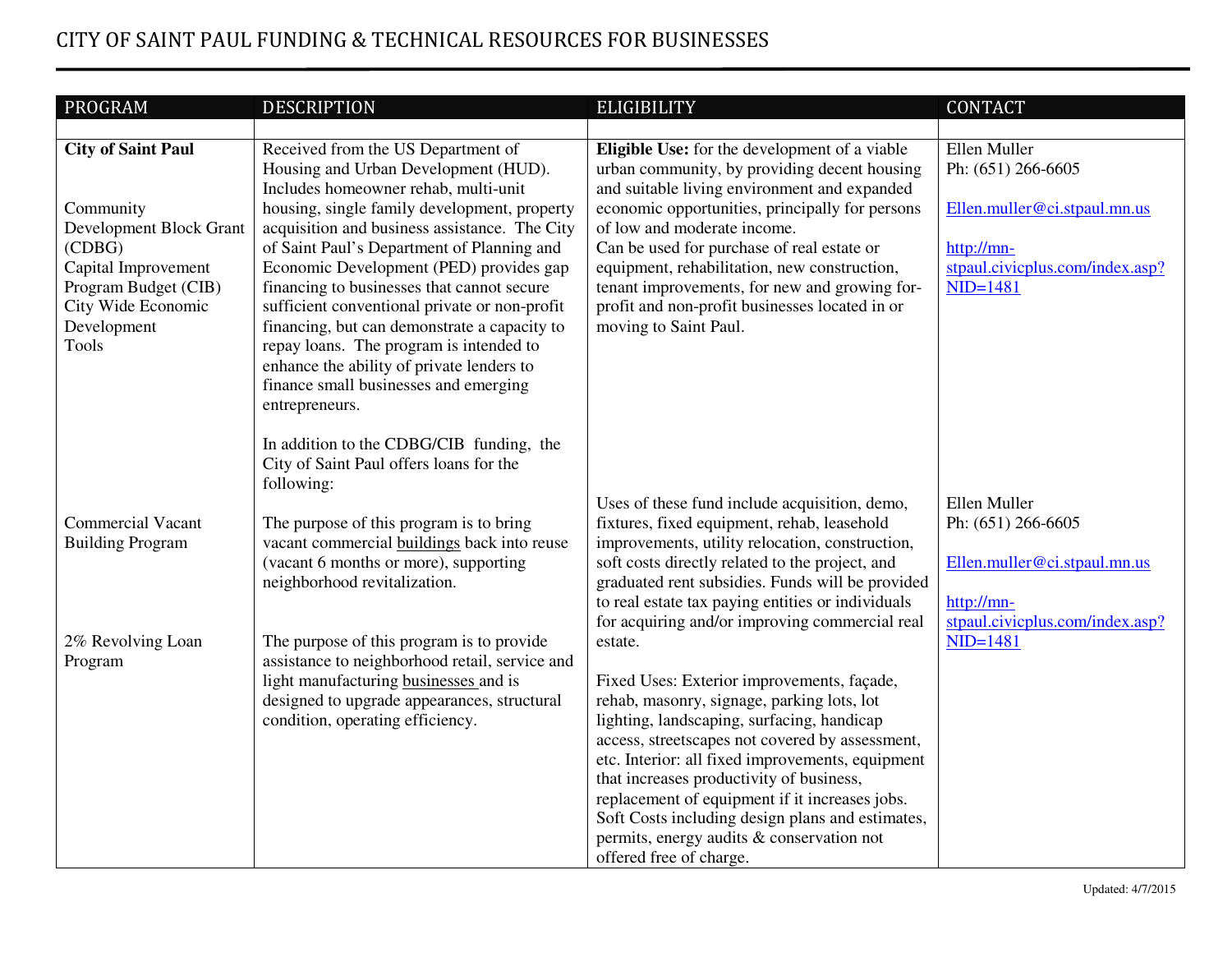| <b>City of Saint Paul</b><br><b>Cultural STAR</b>                                           | The Cultural STAR Program was created to<br>promote economic growth in Saint Paul by<br>strengthening the arts and cultural sector and<br>by supporting Downtown as a vital cultural<br>center. The Saint Paul City Council has<br>designated ten percent of the total tax revenue<br>from this program to grants and loans for<br>cultural projects.                 | At least eighty percent of Cultural STAR funds<br>will be invested in projects located within the<br>targeted area known as the Cultural District.<br>The remaining funds may be allocated toward<br>projects outside the Cultural District within the<br>legal limits of the City of Saint Paul. The<br>Cultural District is defined as the geographic<br>area bordered by Interstate 94 to the North, the<br>Lafayette Bridge to the East, the Mississippi<br>river to the South, and Chestnut Road to the<br>West. | Amy Filice<br>Ph: (651) 266-6568<br>Amy.filice@ci.stpaul.mn.us<br>CulturalSTAR@ci.stpaul.mn.us<br>http://mn-<br>stpaul.civicplus.com/index.asp?<br>$NID=1166$                                   |
|---------------------------------------------------------------------------------------------|-----------------------------------------------------------------------------------------------------------------------------------------------------------------------------------------------------------------------------------------------------------------------------------------------------------------------------------------------------------------------|-----------------------------------------------------------------------------------------------------------------------------------------------------------------------------------------------------------------------------------------------------------------------------------------------------------------------------------------------------------------------------------------------------------------------------------------------------------------------------------------------------------------------|-------------------------------------------------------------------------------------------------------------------------------------------------------------------------------------------------|
| <b>City of Saint Paul</b><br><b>Neighborhood STAR</b>                                       | Neighborhood STAR Program awards loans<br>& grants for capital improvement projects in<br>Saint Paul Neighborhoods, and is funded<br>with 50% of the sales tax proceeds. Of that<br>50%, program allocation goals are sixty<br>percent for loans and forty percent for grants.<br>Funds are awarded annually through a<br>separate competitive application processes. | Proposals must be neighborhood-based projects<br>designed with neighborhood representation to<br>strengthen Saint Paul neighborhoods and<br>address perceived and actual problems, needs<br>and opportunities. Proposals can be a project,<br>program, or strategy that results in capital<br>improvements in Saint Paul. Innovative<br>proposals are encouraged, and these proposals<br>may be generated by neighborhood and civic<br>leaders, organizations, and businesses.                                        | Michele Swanson<br>Ph: (651) 266-STAR<br>Michele.swanson@ci.stpaul.mn.<br>$us$<br>http://mn-<br>stpaul.civicplus.com/index.asp?<br>$NID=1162$                                                   |
| <b>City of Saint Paul</b><br><b>Invest Saint Paul Funds</b><br>(ISP) Commercial<br>Corridor | ISP funds designed for ISP Commercial<br>Corridors & Stabilizing Neighborhoods.<br>Funded from Taxable Bonds.                                                                                                                                                                                                                                                         |                                                                                                                                                                                                                                                                                                                                                                                                                                                                                                                       | Martin Schieckel<br>Ph: (651) 266-6580<br>Martin.Schieckel@ci.stpaul.mn.u<br>$S_{\cdot}$                                                                                                        |
| <b>City of Saint Paul</b><br><b>TIF-Tax Increment</b><br><b>Financing</b>                   | This mechanism of financing captures the<br>future tax benefit of real estate improvements,<br>in order to pay for the present cost of such<br>improvements in areas of development that<br>otherwise would not occur.                                                                                                                                                | Governed by state statues.                                                                                                                                                                                                                                                                                                                                                                                                                                                                                            | Martin Schieckel<br>Ph: (651) 266-6580<br>Martin.Schieckel@ci.stpaul.mn.u<br>$\underline{\mathbf{S}}$                                                                                           |
| <b>Saint Paul HRA</b><br><b>Conduit Revenue Bonds</b>                                       | The Saint Paul Housing and Redevelopment<br><b>Authority</b> issues tax-exempt conduit revenue<br>bonds for not-for-profit organization capital<br>improvement projects.                                                                                                                                                                                              | Through HRA issuance of the tax-exempt<br>bonds, not-for-profit institutions can achieve<br>below-market interest rates.                                                                                                                                                                                                                                                                                                                                                                                              | Martin Schieckel<br>Ph: (651) 266-6580<br>Martin.Schieckel@ci.stpaul.mn.u<br>$\underline{\underline{\mathbf{S}}}$<br>http://www.ci.stpaul.mn.us/index<br>$\frac{\text{asp}}{\text{NID} = 1265}$ |
| <b>Saint Paul HRA</b><br><b>Recovery Zone Bonds</b>                                         | The Saint Paul Housing and Redevelopment<br>Authority issues tax-exempt conduit revenue<br>bonds for a private party previously done on a<br>taxable basis.                                                                                                                                                                                                           | Eligible businesses must be located in the<br>designated Recovery Zone.                                                                                                                                                                                                                                                                                                                                                                                                                                               | Martin Schieckel<br>Ph: (651) 266-6580<br>Martin.Schieckel@ci.stpaul.mn.u                                                                                                                       |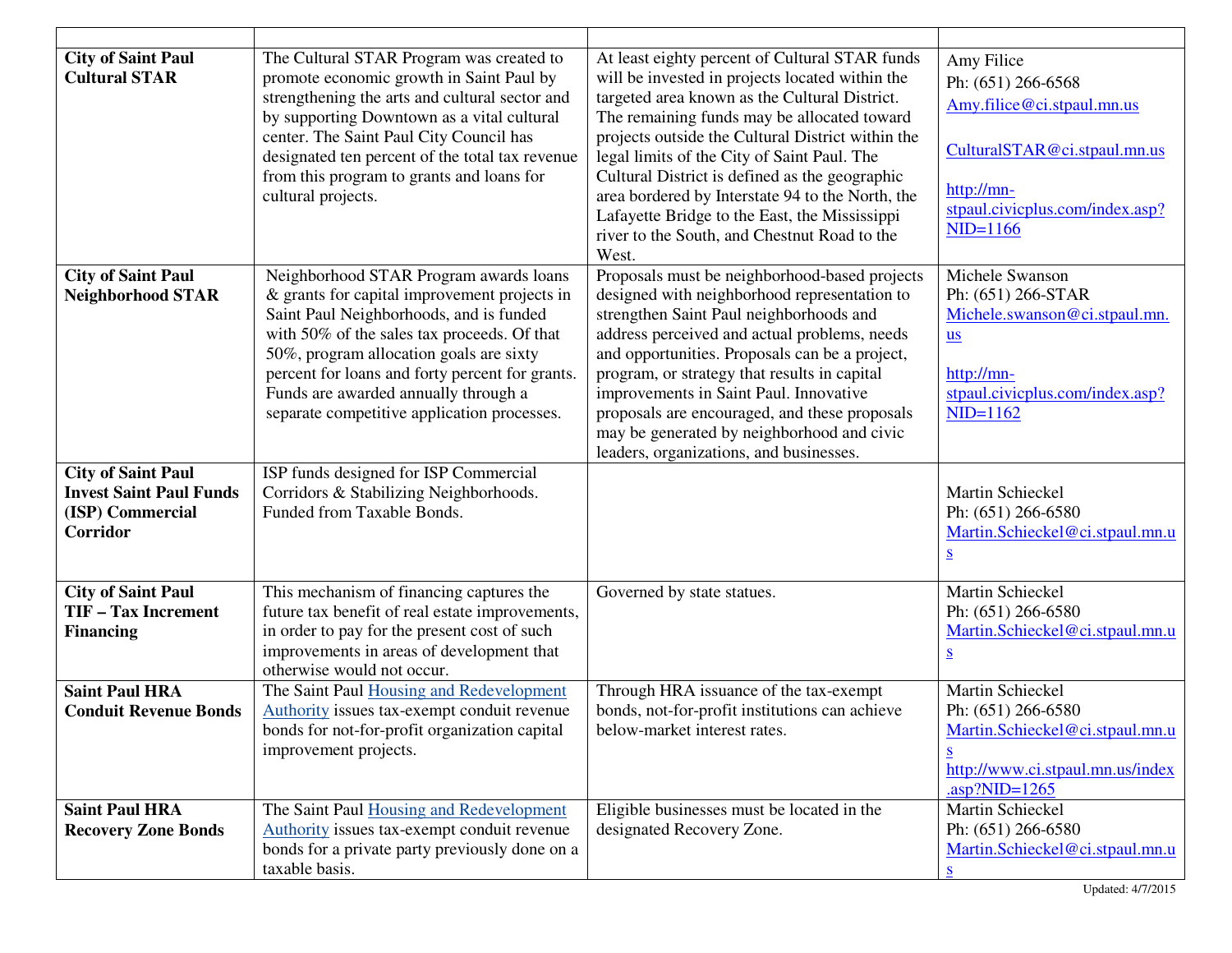| <b>City of Saint Paul</b><br><b>SIF</b> - Strategic<br><b>Investment Fund</b>                                                           | Planning and Economic Development (PED),<br>provide financing to help businesses relocate<br>to Saint Paul helping expand the City's<br>economy and grow its tax base. Eligible<br>businesses are evaluated according to<br>historical performance, current distance from<br>Saint Paul, wages and salaries of employees,<br>growth potential, the amount of revenue<br>generated outside the Twin Cities market<br>area, and whether the Saint Paul location will<br>be their corporate headquarters. The total<br>score determines the potential amount of<br>incentive financing available for each full<br>time equivalent employee the company<br>agrees to employ in Saint Paul. Loans can be<br>forgiven if employment and transit<br>investment goals are met. | <b>Eligible Recipients: Businesses with three</b><br>years of demonstrated profitability, currently<br>located outside of the City, who seek to<br>construct, purchase, or lease commercial or<br>industrial space in Saint Paul and be willing to<br>participate in the Metropass program to<br>encourage transit use.<br>Eligible Uses: Funds may be used for capital<br>expenses, leasehold improvements, equipment<br>or other renovation costs, parking and transit.                                                                                                                                                                                                                                                                                                                                                         | Ellen Muller<br>Ph: (651) 266-6605<br>Ellen.muller@ci.stpaul.mn.us<br>Martin Schieckel<br>Ph: (651)266-6580<br>Martin.schieckel@ci.stpaul.mn.u<br>$\overline{\mathbf{S}}$<br>http://www.ci.stpaul.mn.us/index<br>$.asp?NID=1260$ |
|-----------------------------------------------------------------------------------------------------------------------------------------|------------------------------------------------------------------------------------------------------------------------------------------------------------------------------------------------------------------------------------------------------------------------------------------------------------------------------------------------------------------------------------------------------------------------------------------------------------------------------------------------------------------------------------------------------------------------------------------------------------------------------------------------------------------------------------------------------------------------------------------------------------------------|-----------------------------------------------------------------------------------------------------------------------------------------------------------------------------------------------------------------------------------------------------------------------------------------------------------------------------------------------------------------------------------------------------------------------------------------------------------------------------------------------------------------------------------------------------------------------------------------------------------------------------------------------------------------------------------------------------------------------------------------------------------------------------------------------------------------------------------|----------------------------------------------------------------------------------------------------------------------------------------------------------------------------------------------------------------------------------|
| <b>First Children's Finance</b>                                                                                                         | Child care and early education businesses in<br>homes, schools, and centers in multiple states.                                                                                                                                                                                                                                                                                                                                                                                                                                                                                                                                                                                                                                                                        | Loans between \$1,000 to \$125,000 in Multiple<br>states, including Minnesota                                                                                                                                                                                                                                                                                                                                                                                                                                                                                                                                                                                                                                                                                                                                                     | Jim Dickinson, Loan Fund<br>Director<br>$(612)$ 279-6507<br>jim@firstchildrensfinance.org<br>212 Third Ave N Suite 310<br>Minneapolis MN 55401                                                                                   |
| <b>Minnesota Department</b><br>of Employment and<br><b>Economic Development</b><br>(DEED)<br><b>Minnesota</b><br><b>Investment Fund</b> | The Minnesota Investment Fund provides<br>grants to help add new workers and retain<br>high-quality jobs on a statewide basis. The<br>focus is on industrial, manufacturing, and<br>technology-related industries to increase the<br>local and state tax base and improve the<br>economic vitality for all Minnesota citizens.<br>State annual appropriations discontinued in<br>2003 but the fund balance available is<br>supported through the existing loan<br>repayment program.                                                                                                                                                                                                                                                                                   | Grants are awarded to local units of government<br>who provide loans to assist expanding<br>businesses. Cities, counties, townships and<br>recognized Indian tribal governments are<br>eligible for this fund. All projects must meet<br>minimum criteria for private investment,<br>number of jobs created or retained, and wages<br>paid. There is a maximum of \$500,000 per<br>grant. Only one grant per state fiscal year can be<br>awarded to a government unit. At least 50<br>percent of total project costs must be privately<br>financed through owner equity and other<br>lending sources (most applications selected for<br>funding have at least 70% private financing).<br>Grant terms are for a maximum of 20 years for<br>real estate and 10 years for machinery and<br>equipment. Interest rates are negotiated. | For all DEED Business<br>Financing Needs,<br>contact:<br>Bart Bevins, MSP Metro DEED<br>Loan Officer<br>Bart.Bevins@state.mn.us<br>Ph: (651) 259-7424                                                                            |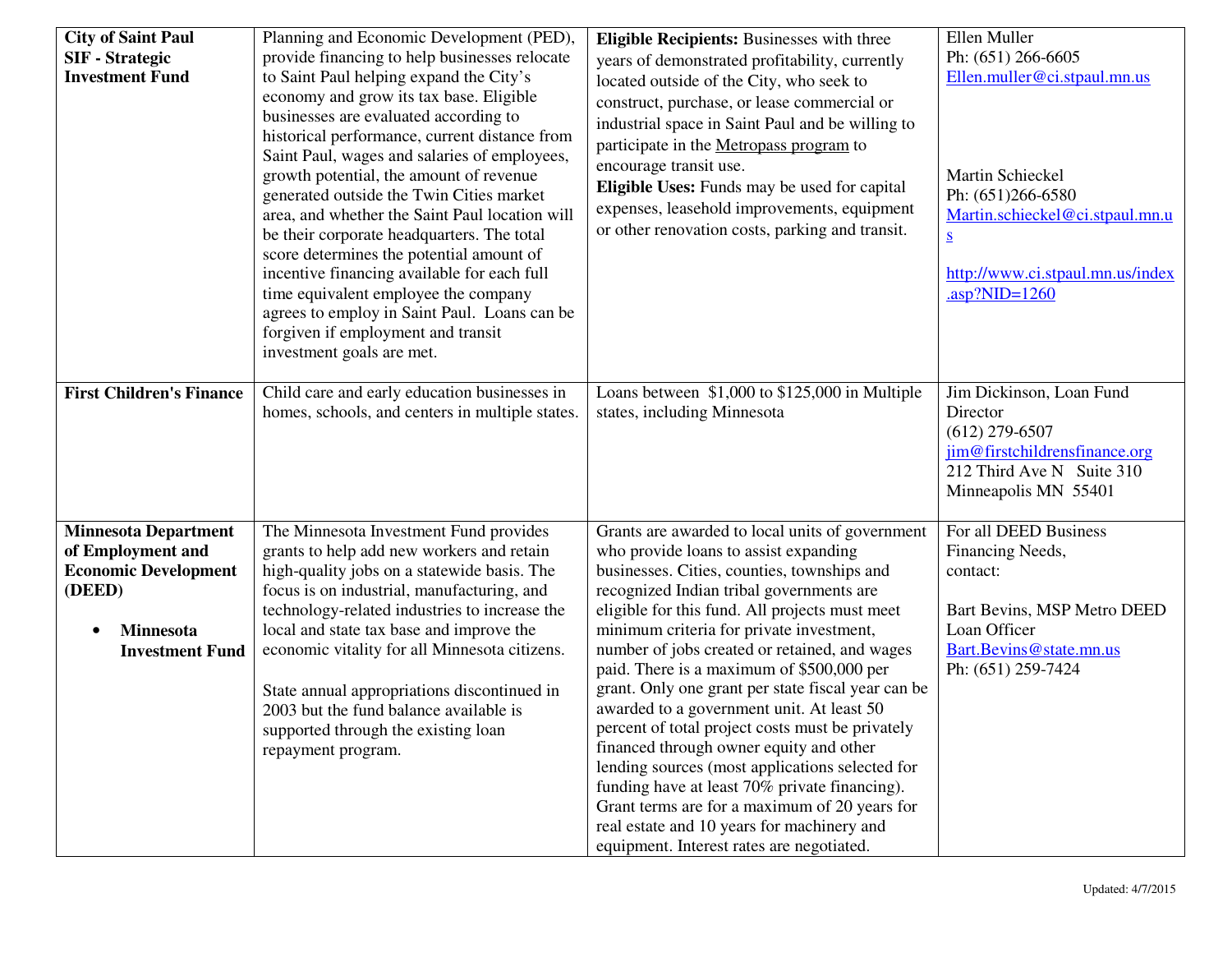| Minnesota Job<br><b>Creation Fund</b>                                                         | Provides up to \$1 million after specified job<br>creation and capital investment goals are<br>achieved.                                                                                                                                                                                              | The program is available to businesses engaged<br>in manufacturing, warehousing, distribution,<br>technology-related industries, and other eligible<br>activities. Companies must work with the local<br>government (city, county or township) where a<br>project is located to apply to DEED to receive<br>designation as a Job Creation Fund business.                                                                                                                                                                 | For all DEED Business<br>Financing Needs,<br>contact:<br>Bart Bevins, MSP Metro DEED<br>Loan Officer<br>Bart.Bevins@state.mn.us<br>Ph: (651) 259-7424 |
|-----------------------------------------------------------------------------------------------|-------------------------------------------------------------------------------------------------------------------------------------------------------------------------------------------------------------------------------------------------------------------------------------------------------|--------------------------------------------------------------------------------------------------------------------------------------------------------------------------------------------------------------------------------------------------------------------------------------------------------------------------------------------------------------------------------------------------------------------------------------------------------------------------------------------------------------------------|-------------------------------------------------------------------------------------------------------------------------------------------------------|
| <b>Small Business</b><br><b>Development</b><br><b>Loan Program</b>                            | The Small Business Development Loan<br>Program provides loans for business<br>expansions that result in the creation of new<br>jobs. Small business loans up to \$5 million<br>are made by the Minnesota Agricultural and<br>Economic Development Board (MAEDB)<br>through the issuance of industrial | Manufacturing and industrial companies located<br>or intending to locate in Minnesota and meet the<br>federal definition of a small business (generally<br>those with 500 or fewer employees) are eligible.                                                                                                                                                                                                                                                                                                              |                                                                                                                                                       |
| <b>Minnesota</b><br><b>Reservist and</b><br><b>Veteran</b><br><b>Business Loan</b><br>Program | development bonds backed by a state-funded<br>reserve of 25 percent.<br>For companies with employees called to<br>active duty and veterans returning from active<br>duty.                                                                                                                             | Business Loans: These loans are for existing<br>small businesses that have an essential<br>employee called to active service in the military<br>reserves for 180 days or longer, causing a<br>substantial economic injury to the business due<br>to the employee's absence.                                                                                                                                                                                                                                              |                                                                                                                                                       |
|                                                                                               |                                                                                                                                                                                                                                                                                                       | Start Up Business Loans: These loans are for<br>recently service separated veterans seeking<br>financial assistance to start their own small<br>businesses.                                                                                                                                                                                                                                                                                                                                                              |                                                                                                                                                       |
| <b>Indian Business</b><br><b>Loan Program</b>                                                 | The Minnesota Indian Business Loan<br>Program supports the development of Indian-<br>owned and operated businesses and promotes<br>economic opportunities for Native American<br>people throughout Minnesota.                                                                                         | Eligible applicants must be enrolled members of<br>a federally recognized Minnesota-based band or<br>tribe. Businesses may be located anywhere in<br>the state, although most of the loans are made to<br>businesses on a reservation. Eligible projects<br>include start-up and expansion costs, including<br>normal expenses such as machinery and<br>equipment, inventory and receivables, working<br>capital, new construction, renovation, and site<br>acquisition. Financing of existing debt is not<br>permitted. |                                                                                                                                                       |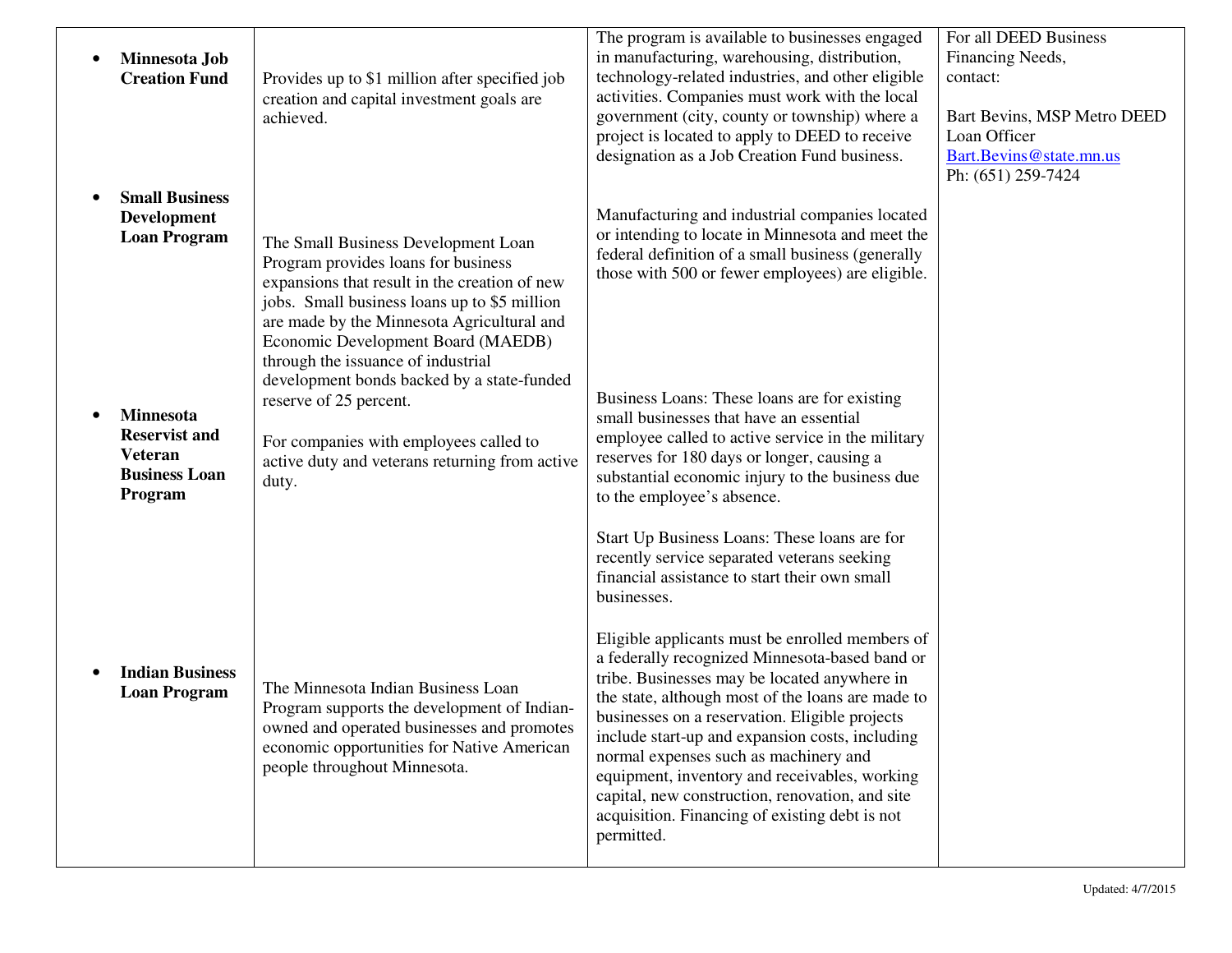| <b>Urban Initiative</b><br>Fund                                             | To assist minority owned and operated<br>businesses and others that will create jobs in<br>low income areas of the Minneapolis-Saint<br>Paul. The Urban Initiative Board has entered<br>into partnerships with several local nonprofit<br>organizations, which provide loans and<br>technical assistance to start-up and expanding<br>businesses. Projects must demonstrate<br>potential to create jobs for low-income<br>people; be unable to obtain sufficient capital<br>from traditional private lenders; and<br>demonstrate the potential to succeed.                                                                                                                                        | Eligible applicants are Minority-owned and<br>operated businesses creating jobs for low<br>income people in Minneapolis, St. Paul, Anoka,<br>Blaine, Bloomington, Brooklyn Center,<br>Brooklyn Park, Columbia Heights, Crystal,<br>Fridley, Hopkins, Lauderdale, Lexington, New<br>Hope, Osseo, Richfield, St. Anthony, St.<br>Francis, St. Louis Park, Spring Park, South St.<br>Paul, and West St. Paul | For all DEED Business Financing<br>Needs, contact:<br>Bart Bevins, MSP Metro DEED<br>Loan Officer<br>Bart.Bevins@state.mn.us<br>Ph: (651) 259-7424 |
|-----------------------------------------------------------------------------|---------------------------------------------------------------------------------------------------------------------------------------------------------------------------------------------------------------------------------------------------------------------------------------------------------------------------------------------------------------------------------------------------------------------------------------------------------------------------------------------------------------------------------------------------------------------------------------------------------------------------------------------------------------------------------------------------|-----------------------------------------------------------------------------------------------------------------------------------------------------------------------------------------------------------------------------------------------------------------------------------------------------------------------------------------------------------------------------------------------------------|----------------------------------------------------------------------------------------------------------------------------------------------------|
|                                                                             | Start-up and expansion costs, including<br>normal expenses such as machinery and<br>equipment, inventory and receivables,<br>working capital, new construction,<br>renovation and site acquisition. Financing of<br>existing debt is not permitted. Micro<br>enterprises, including retail businesses, may<br>apply for up to \$25,000 in state funds. The<br>maximum total loan available through the<br>Urban Initiative Program is \$300,000. The<br>state may contribute 50% of the loan up to<br>\$150,000. Terms require a 1:1 match with<br>interest rates ranging between 2% and the<br>Prime Rate plus 4%. Terms are<br>generally consistent with other sources of<br>project financing. |                                                                                                                                                                                                                                                                                                                                                                                                           |                                                                                                                                                    |
| <b>State Small</b><br><b>Business</b><br><b>Credit</b><br><b>Initiative</b> | The State Small Business Credit Initiative<br>(SSBCI) uses federal funding to stimulate<br>private-sector lending and improve access to<br>capital for small businesses and<br>manufacturers that are credit worthy but not<br>getting loans they need to expand and create<br>jobs.<br>The initiative allocates up to \$15.4 million<br>into four state programs: the Capital Access<br>Program, Emerging Entrepreneurs Fund,<br>Small Business Loan Guarantees and the<br>Angel Loan Fund                                                                                                                                                                                                       | Capital Access Program<br><b>Emerging Entrepreneurs Fund</b><br><b>Small Business Loan Guarantees</b><br>Angel Loan Fund                                                                                                                                                                                                                                                                                  |                                                                                                                                                    |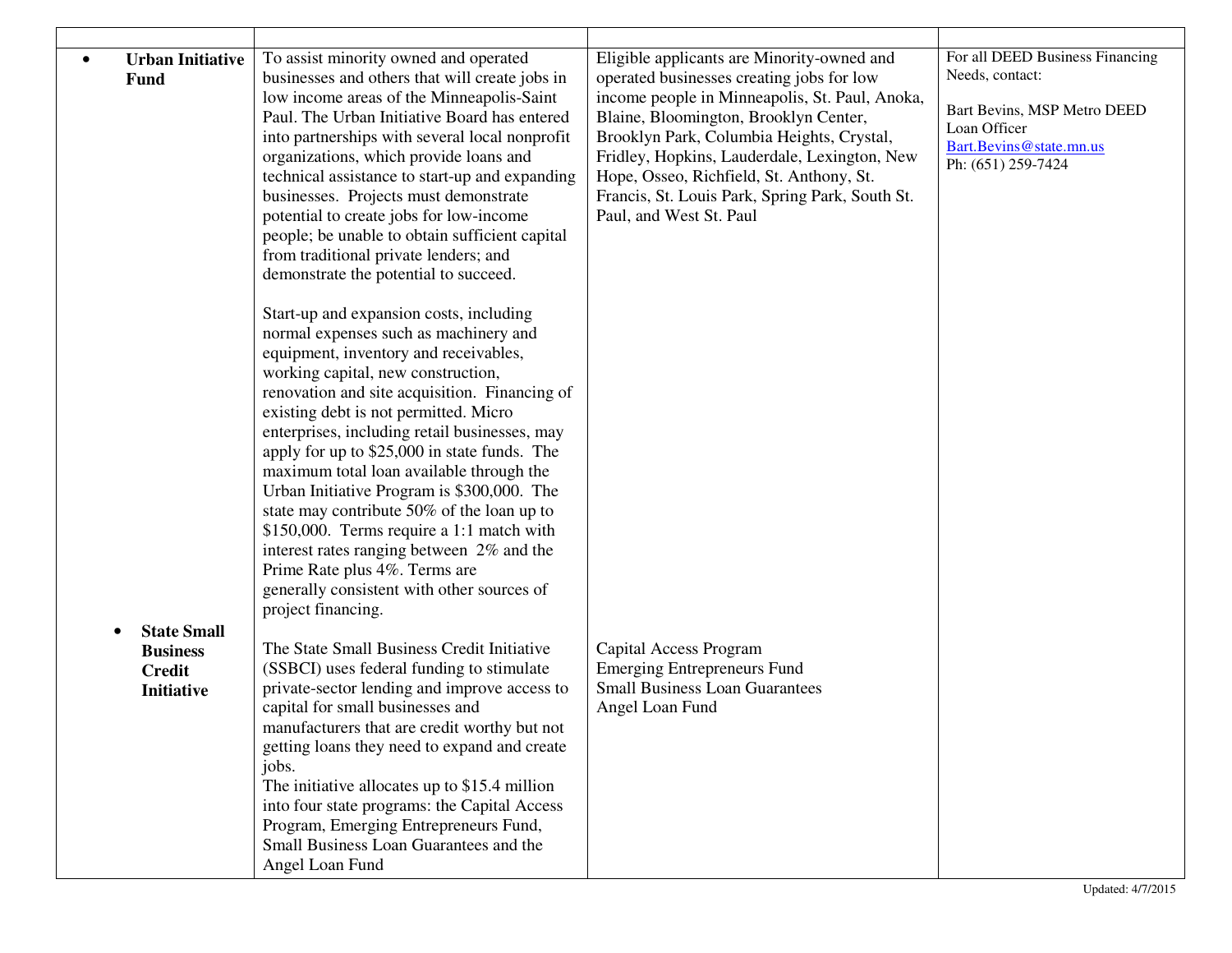| <b>DEED Tax</b><br><b>Credit</b><br><b>Programs</b>                                                                 | Growing your business can be difficult when<br>you don't have the funding you need. Our tax<br>credits programs can ease the cash crunch.<br>Your business must meet certain criteria to be<br>eligible for tax credits. Eligibility<br>requirements are set by each program                                                                                                                                                                                         | Angel Tax Credit Program<br>R & D Tax Credit Program                                                                                                                                                                                                                                                                                                                                                                                                                                                                                                                                                                                                                                                                                                                                                                                                                                                                                                                                                                                                                                                                          | For all DEED Business<br>Financing Needs,<br>contact:<br>Bart Bevins, MSP Metro DEED<br>Loan Officer<br>Bart.Bevins@state.mn.us<br>Ph: (651) 259-7424                                                                                                                          |
|---------------------------------------------------------------------------------------------------------------------|----------------------------------------------------------------------------------------------------------------------------------------------------------------------------------------------------------------------------------------------------------------------------------------------------------------------------------------------------------------------------------------------------------------------------------------------------------------------|-------------------------------------------------------------------------------------------------------------------------------------------------------------------------------------------------------------------------------------------------------------------------------------------------------------------------------------------------------------------------------------------------------------------------------------------------------------------------------------------------------------------------------------------------------------------------------------------------------------------------------------------------------------------------------------------------------------------------------------------------------------------------------------------------------------------------------------------------------------------------------------------------------------------------------------------------------------------------------------------------------------------------------------------------------------------------------------------------------------------------------|--------------------------------------------------------------------------------------------------------------------------------------------------------------------------------------------------------------------------------------------------------------------------------|
| <b>MN Historic Rehab</b><br><b>Tax Credit Program</b><br><b>Federal Historic Rehab</b><br><b>Tax Credit Program</b> | The Minnesota Historic Rehabilitation Tax<br>Credit/Grant program is an incentive to<br>stimulate green job growth, increase local tax<br>base and revitalize urban and main street<br>communities by encouraging private<br>reinvestment in historic properties. The state<br>tax credit program mirrors the federal 20%<br>rehab tax credit program.<br>For buildings not certified as historic<br>buildings, there is a federal 10%<br>rehabilitation tax credit. | Property owners who are undertaking a historic<br>rehab project are eligible to receive either a state<br>income tax credit or grant to assist with<br>qualifying project expenditures. The income tax<br>credit is equal to 20% of the eligible expenses of<br>rehabbing a qualifying historic property. The<br>grant is equal to 90% of the allowable federal<br>rehab tax credit. Project proposers may choose<br>either the tax credit or grant option. Eligibility<br>requirements: The building must be listed in the<br>Nat'l Register of Historic Places or be certified<br>as contributing to the significance of a<br>"registered historic district"; after rehab, the<br>building must be used for an income-producing<br>purpose for at least 5 years (owner occupied<br>residential properties do not qualify for federal<br>rehab tax credit); property must be substantially<br>rehabbed; and the rehab must be done in<br>accordance to the Secretary of the Interiors<br>Standards for Rehabilitation.<br>For buildings not certified as historic buildings,<br>there is a 10% rehabilitation tax credit for | <b>State Historic Preservation</b><br>Office (SHPO)<br>Minnesota Historical Society<br>345 Kellogg Blvd. W.<br>St. Paul, MN 55102-1903<br>Phone: 651-259-3450<br>Preservation Alliance of MN<br>(PAM)<br>Doug Gasek,<br><b>Executive Director</b><br>dgasek@mnpreservation.org |
|                                                                                                                     |                                                                                                                                                                                                                                                                                                                                                                                                                                                                      | buildings undergoing substantial rehabilitation<br>and have been placed in service before 1936.                                                                                                                                                                                                                                                                                                                                                                                                                                                                                                                                                                                                                                                                                                                                                                                                                                                                                                                                                                                                                               |                                                                                                                                                                                                                                                                                |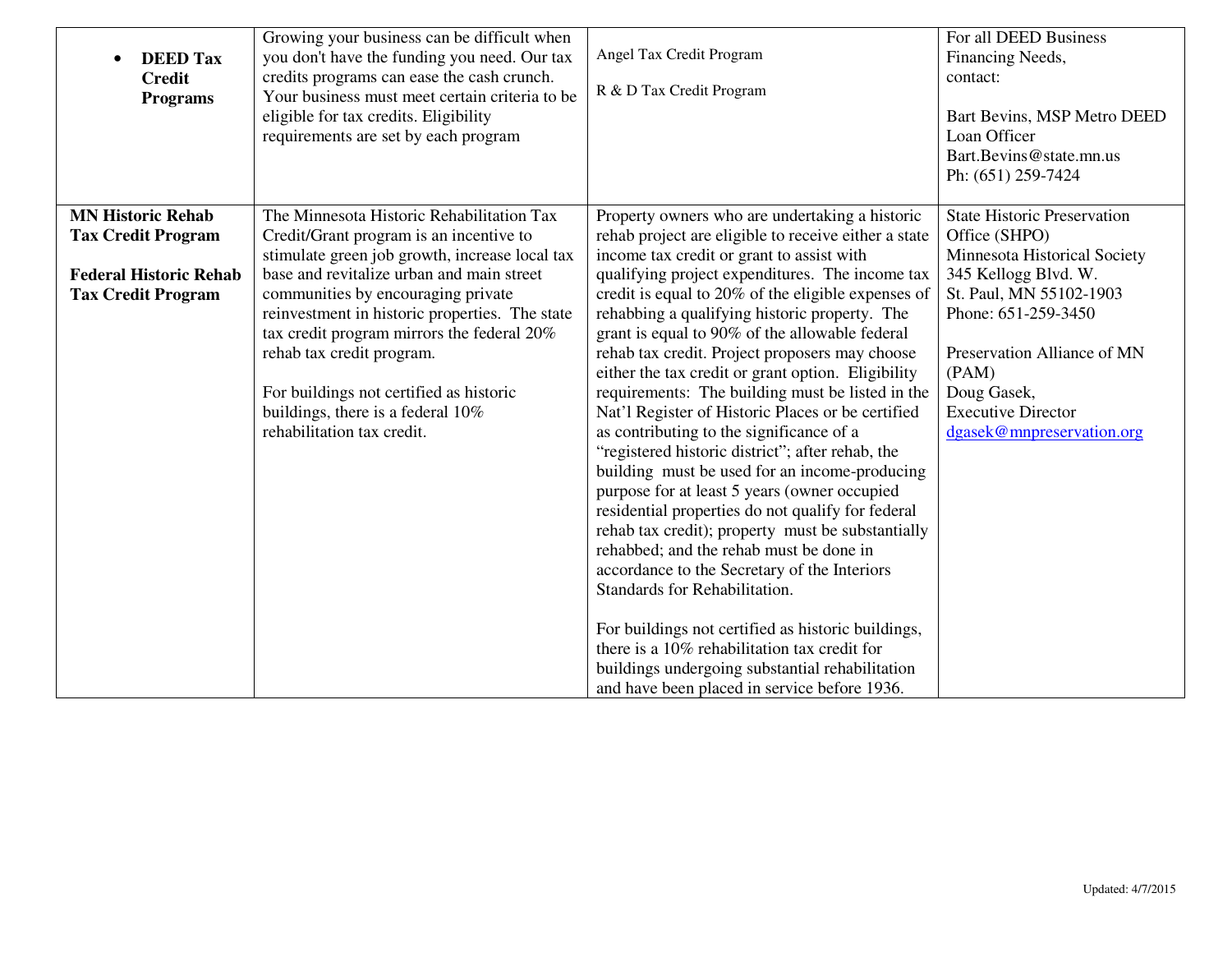| <b>Contamination Clean</b><br><b>Up Grants</b>              | <b>State of Minnesota Programs:</b> To help with<br>the extraordinary costs of cleaning up<br>contamination in order to facilitate<br>redevelopment, DEED offers Contamination<br>Investigation and Cleanup Grants and the<br>Metropolitan Council offers Tax Base<br>Revitalization Account Grants. The two<br>agencies hold two cycles a year, with May 1 <sup>st</sup><br>and November 1 <sup>st</sup> deadlines. Depending on<br>the kinds of contamination, applications can<br>be submitted to both agencies. | Only public agencies are eligible to apply, so a<br>developer will have to get permission of a city,<br>county, housing and redevelopment authority,<br>port authority or economic development<br>authority. If the City of Saint Paul sponsors an<br>application, it requires the developer to prepare<br>the application. Grants are highly competitive<br>and are awarded to projects that will enhance<br>the job and tax base. DEED requires a<br>Response Action Plan (RAP) approved by the<br>Minnesota Pollution Control Agency (MPCA)<br>in order to apply. DEED also requires a 25%                                                                                                                                                        | DEED:<br>Kristin Lukes, Ph: 651-259-7449<br>Kristin.lukes@state.mn.us<br><b>Metropolitan Council:</b><br>Marcus Martin,<br>Ph: 651-602-1054<br>Marcus.martin@metc.state.mn.u<br>$S_{\parallel}$ |
|-------------------------------------------------------------|---------------------------------------------------------------------------------------------------------------------------------------------------------------------------------------------------------------------------------------------------------------------------------------------------------------------------------------------------------------------------------------------------------------------------------------------------------------------------------------------------------------------|------------------------------------------------------------------------------------------------------------------------------------------------------------------------------------------------------------------------------------------------------------------------------------------------------------------------------------------------------------------------------------------------------------------------------------------------------------------------------------------------------------------------------------------------------------------------------------------------------------------------------------------------------------------------------------------------------------------------------------------------------|-------------------------------------------------------------------------------------------------------------------------------------------------------------------------------------------------|
|                                                             | <b>EPA's Program:</b> Cleanup grants provide<br>funding for a grant recipient to carry out<br>cleanup activities at Brownfield sites. An<br>eligible entity may apply for up to \$200,000<br>per site. Due to budget limitations, no entity<br>should apply for funding clean up activities at<br>more than five sites contaminated by<br>petroleum and hazardous substances,<br>pollutants, or contaminants including<br>hazardous substances co-mingled with<br>petroleum.                                        | match, some of which can come from the Met<br>Council grant. The Met Council funds asbestos<br>abatement or removal.<br>Cleanup grants require a 20% cost share, which<br>may be in the form of a contribution of money,<br>labor, material or services and must be for<br>eligible and allowable costs (the match must<br>equal 20% of the amount of funding provided<br>by EPA and cannot include administration<br>costs). A clean up grant applicant may request a<br>waiver of the 20% cost share requirement based<br>on hardship. An applicant must own the site for<br>which it is requesting funding at the time of<br>application or demonstrate the ability to acquire<br>title. The performance period for these grants is<br>two years. | <b>EPA</b> : Region 5<br>Office of Brownfields and Land<br>Revitalization<br>1-800-621-8431<br>R5hotline@epa.gov                                                                                |
| <b>Industrial Revenue</b><br><b>Bonds - Saint Paul Port</b> | This bond product offers manufacturing<br>businesses below market rate financing for                                                                                                                                                                                                                                                                                                                                                                                                                                | This is a direct loan to the borrower and can<br>provide up to \$10 million maximum bonds                                                                                                                                                                                                                                                                                                                                                                                                                                                                                                                                                                                                                                                            | Saint Paul Port Authority:<br>Bruce Gehkre Ph: (651)204-6238                                                                                                                                    |

| <b>Bonds – Saint Paul Port</b><br><b>Authority</b>                               | businesses below market rate financing for<br>the purchase of real estate and fixed assets.                                    | provide up to \$10 million maximum bonds<br>outstanding. Eligible Projects: Manufacturing<br>businesses real estate and equipment.                                                                                                               | Bruce Gehkre Ph: (651)204-6238<br>bhg@sppa.com<br>Peter Klein: (651)204-6211<br>$pmk@$ sppa.com                            |
|----------------------------------------------------------------------------------|--------------------------------------------------------------------------------------------------------------------------------|--------------------------------------------------------------------------------------------------------------------------------------------------------------------------------------------------------------------------------------------------|----------------------------------------------------------------------------------------------------------------------------|
| <b>Business Development</b><br><b>Fund – Saint Paul Port</b><br><b>Authority</b> | This fund supports job creation and growth<br>by assisting manufacturers in purchasing or<br>renovating real estate equipment. | This is either a direct loan to the borrower or<br>involves bank participation. It provides up to<br>25% direct participation with a \$1.25 million<br>maximum Port share and a 90% loan to value<br>max on real estate. Eligible Projects: Real | Saint Paul Port Authority:<br>Bruce Gehkre Ph: (651)204-6238<br>bhg@sppa.com<br>Peter Klein: (651)204-6211<br>pmk@sppa.com |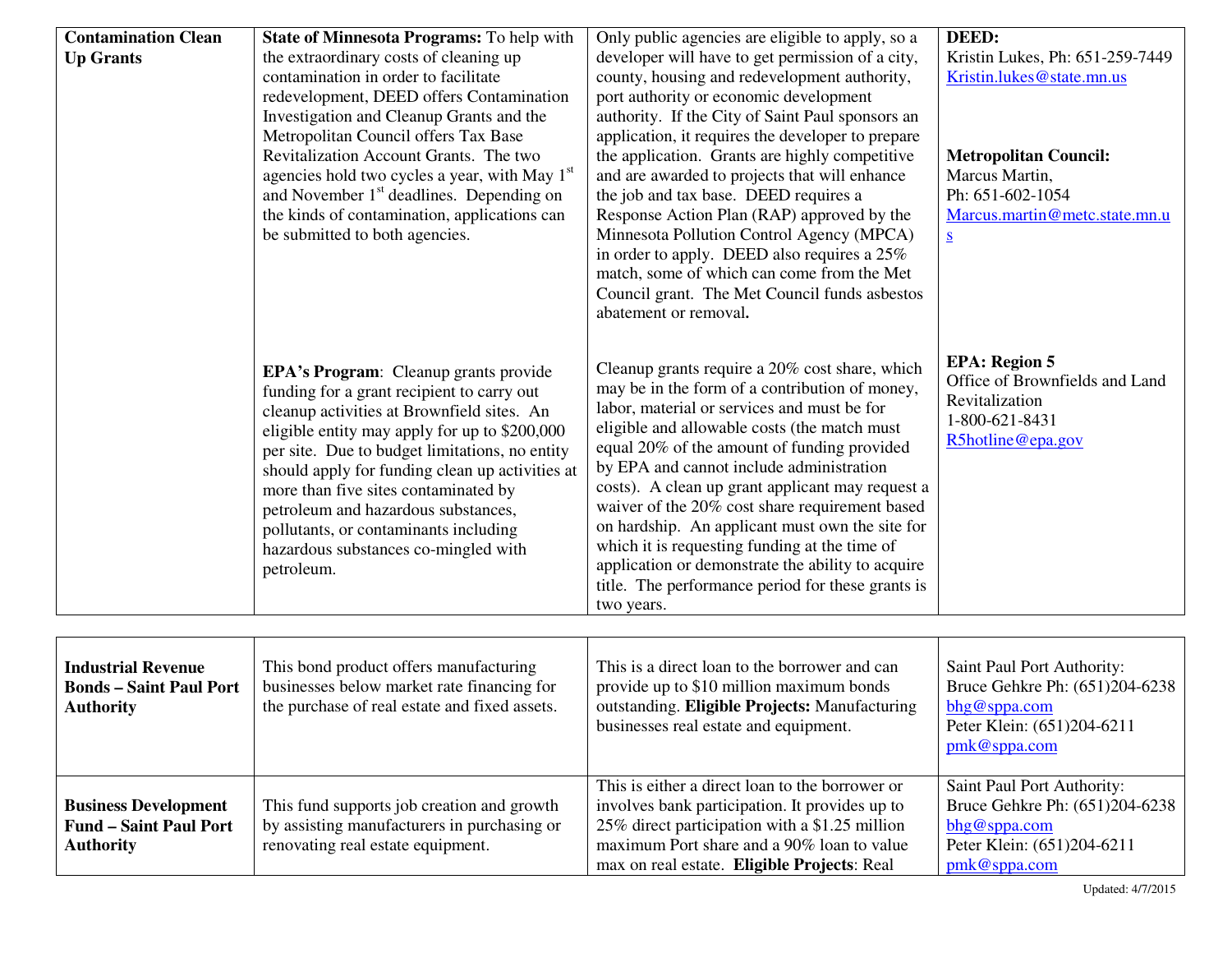|                                                                                                              |                                                                                                                                                                                                                                                                                                                                                                                                                                                                                                                                                                                                                                                                                                                                                                                                                                                                                                                                                                                                                              | estate, leasehold & equipment financing for<br>manufacturing in business 3 or more years.                                                                                                                                                                                                                                                                                                                                                                                                                                                                                                                                                                                                                                                                                                                                                                |                                                                                                                               |
|--------------------------------------------------------------------------------------------------------------|------------------------------------------------------------------------------------------------------------------------------------------------------------------------------------------------------------------------------------------------------------------------------------------------------------------------------------------------------------------------------------------------------------------------------------------------------------------------------------------------------------------------------------------------------------------------------------------------------------------------------------------------------------------------------------------------------------------------------------------------------------------------------------------------------------------------------------------------------------------------------------------------------------------------------------------------------------------------------------------------------------------------------|----------------------------------------------------------------------------------------------------------------------------------------------------------------------------------------------------------------------------------------------------------------------------------------------------------------------------------------------------------------------------------------------------------------------------------------------------------------------------------------------------------------------------------------------------------------------------------------------------------------------------------------------------------------------------------------------------------------------------------------------------------------------------------------------------------------------------------------------------------|-------------------------------------------------------------------------------------------------------------------------------|
| <b>New Market Tax</b><br><b>Credits - Saint Paul</b><br><b>Port Authority</b>                                | These tax credits are available to investors<br>who put up money to fund business<br>expansion loans in economically depressed<br>areas of the City.                                                                                                                                                                                                                                                                                                                                                                                                                                                                                                                                                                                                                                                                                                                                                                                                                                                                         | This is a direct loan to the borrower for primary<br>real estate accessing up to \$1.5 million through<br>the Community Reinvestment Fund and up to<br>\$10 million through the Port. Eligible Projects:<br>commercial businesses located in qualified<br>lower income communities.                                                                                                                                                                                                                                                                                                                                                                                                                                                                                                                                                                      | Saint Paul Port Authority:<br>Bruce Gehkre Ph: (651)204-6238<br>bhg@sppa.com<br>Peter Klein: (651)204-6211<br>$pmk@$ sppa.com |
| <b>Working Capital and</b><br><b>Equipment Loan</b><br><b>Guaranty - Saint Paul</b><br><b>Port Authority</b> | Available to Saint Paul small businesses for<br>working capital provided the business<br>provides for the creation of new jobs.                                                                                                                                                                                                                                                                                                                                                                                                                                                                                                                                                                                                                                                                                                                                                                                                                                                                                              | This is a loan guarantee designed to finance<br>working capital, lines of credit and equipment<br>term debt. Eligible Projects: manufacturing<br>businesses in operation for at least one year<br>providing job creation.                                                                                                                                                                                                                                                                                                                                                                                                                                                                                                                                                                                                                                | Saint Paul Port Authority:<br>Bruce Gehkre Ph: (651)204-6238<br>bhg@sppa.com<br>Peter Klein: (651)204-6211<br>pmk@sppa.com    |
| <b>Trillion BTU Energy</b><br><b>Efficiency Improvement</b><br>Program                                       | The Trillion Btu Energy Efficiency<br>Improvement Program is designed to reduce<br>energy consumption by up to one trillion btu<br>per year and be one of the first in the nation<br>to use energy conservation as an economic<br>development tool. The Saint Paul Port<br>Authority is using Federal grant funds for this<br>loan program. Businesses voluntarily agree<br>to energy audits paid for from utility<br>conservation improvement program (CIP)<br>funds. Engineering studies then are performed<br>on facilities with conservation opportunities,<br>25% paid for by the business. Technologies to<br>be utilized currently are commercially proven<br>with known energy savings results. Energy<br>savings agreements are executed by the Saint<br>Paul Port Authority and businesses. Energy<br>conservation projects are installed at<br>participating facilities (75% program funding<br>and 25% CIP funding). Energy savings are<br>used to repay program expenses and improve<br>business profitability. | To improve the economic competitiveness of<br>Minnesota businesses and enhance their ability<br>to retain and create jobs. To expand the existing<br>energy conservation industry, creating new<br>"green jobs" and a national center of expertise.<br>To reduce the use of fossil fuels along with the<br>associated pollution and greenhouse gas<br>emissions. To enhance the ability of utilities to<br>meet their energy savings goals in the Next<br>Generation Energy Act of 2007.<br>Many energy conservation projects have<br>investment payback periods from one to five<br>years. Many businesses are not able to allocate<br>scarce capital to projects with paybacks longer<br>than one or two years.<br>The Trillion Btu program will provide capital to<br>businesses to invest in energy conservation and<br>improve their profitability. | Saint Paul Port Authority:<br>Bruce Gehkre Ph: (651)204-6238<br>bhg@sppa.com<br>Peter Klein: (651)204-6211<br>pmk@sppa.com    |
|                                                                                                              |                                                                                                                                                                                                                                                                                                                                                                                                                                                                                                                                                                                                                                                                                                                                                                                                                                                                                                                                                                                                                              |                                                                                                                                                                                                                                                                                                                                                                                                                                                                                                                                                                                                                                                                                                                                                                                                                                                          |                                                                                                                               |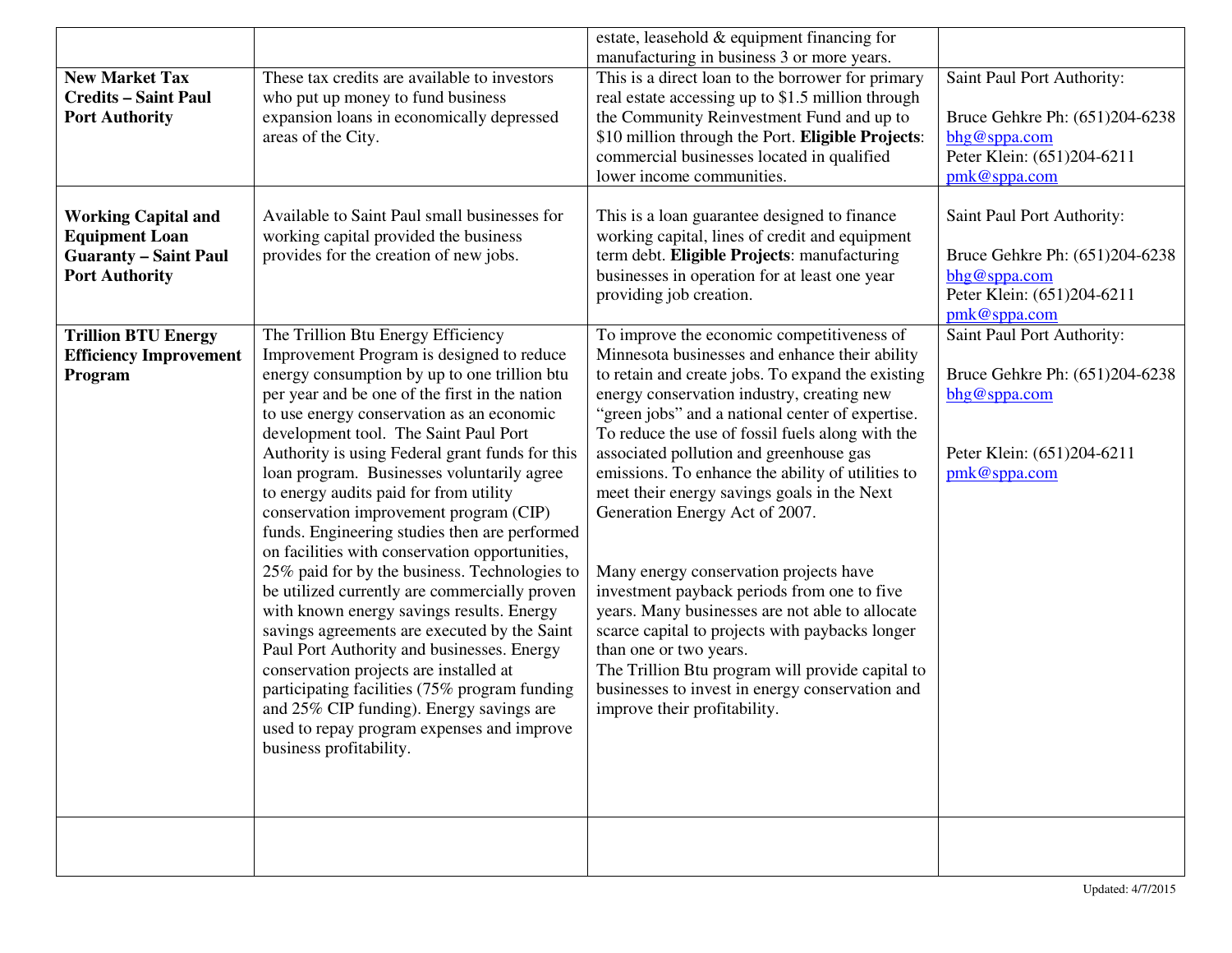| <b>Small Business</b><br><b>Administration (SBA)</b>                                    | 7 A Loans, 504 Loans and ARC loans<br>7 A Loans: The most basic and most used<br>type loan of SBA's business loan programs<br>and are only available on a guaranty basis.<br>The lender and SBA share the risk that a<br>borrower will not be able to repay the loan in<br>full.<br><b>504 Loans:</b> Provides growing businesses with<br>long-term, fixed-rate financing for major<br>fixed assets, such as land and buildings and is<br>typically secured with a senior lien from a<br>private-sector lender covering up to 50<br>percent of the project cost, a loan secured<br>with a junior lien from a CDC (backed by a<br>100 percent SBA-guaranteed debenture)<br>covering up to 40 percent of the cost, and a<br>contribution of at least 10 percent equity from<br>the small business being helped. Generally, a<br>business must create or retain one job for<br>every \$50,000 provided by the SBA except<br>for "Small Manufacturers" which have a<br>\$100,000 job creation or retention goal (see<br>below). The maximum SBA debenture is \$2.0<br>million when meeting a public policy goal. |                                                                                                                                                                                                                     | Any SBA Banking Lender or<br><b>Community Development</b><br>Corporation<br><b>Or</b><br><b>Small Business Development</b><br>Center at the University of St.<br>Thomas, 651-962-4500<br><b>Or</b><br><b>Community Reinvestment Fund</b><br>(CRF) 612-338-3050<br>Mike Derus<br>Ph: 612-248-8044<br>MDerus@crfusa.com<br><b>Or</b><br>Minnesota Business Finance<br>Corporation<br>Michelle Mueller<br>Ph: (612)746-6900<br>mmueller@mbfc.org<br><b>Or</b><br><b>SPEDCO</b><br>Scott Hoeschen<br>651.631.4900<br>Scott.hoeschen@spedco.com |
|-----------------------------------------------------------------------------------------|--------------------------------------------------------------------------------------------------------------------------------------------------------------------------------------------------------------------------------------------------------------------------------------------------------------------------------------------------------------------------------------------------------------------------------------------------------------------------------------------------------------------------------------------------------------------------------------------------------------------------------------------------------------------------------------------------------------------------------------------------------------------------------------------------------------------------------------------------------------------------------------------------------------------------------------------------------------------------------------------------------------------------------------------------------------------------------------------------------------|---------------------------------------------------------------------------------------------------------------------------------------------------------------------------------------------------------------------|--------------------------------------------------------------------------------------------------------------------------------------------------------------------------------------------------------------------------------------------------------------------------------------------------------------------------------------------------------------------------------------------------------------------------------------------------------------------------------------------------------------------------------------------|
| <b>Small Business</b><br><b>Micro Loans</b><br><b>And Technical</b><br><b>Resources</b> | Administered by our community development<br>partners, Women Venture, Neighborhood<br>Development Center and the Metropolitan<br>Consortium of Community Developers, the<br>Metropolitan Economic Development<br>Association, African Development Center,<br>SPARC, in cooperation with the City of Saint<br>Paul, loans may be used for inventory,<br>equipment or working capital. Loan sizes<br>range from \$350 - \$40,000.                                                                                                                                                                                                                                                                                                                                                                                                                                                                                                                                                                                                                                                                              | Management and technical assistance available<br>to all loan recipients. The African Development<br>Center and the Neighborhood Development<br>Center also offer Sharia-compliant alternative<br>financing methods. | Women Venture<br>Gertrude Matemba-Mutasa<br>Ph: (612) 224-9540<br>gmutusa@womenventure.org<br>Neighborhood Development<br>Center (NDC): Brian Singer<br>Ph: (651) 379-8422<br>BSinger@ndc-mn.org                                                                                                                                                                                                                                                                                                                                           |